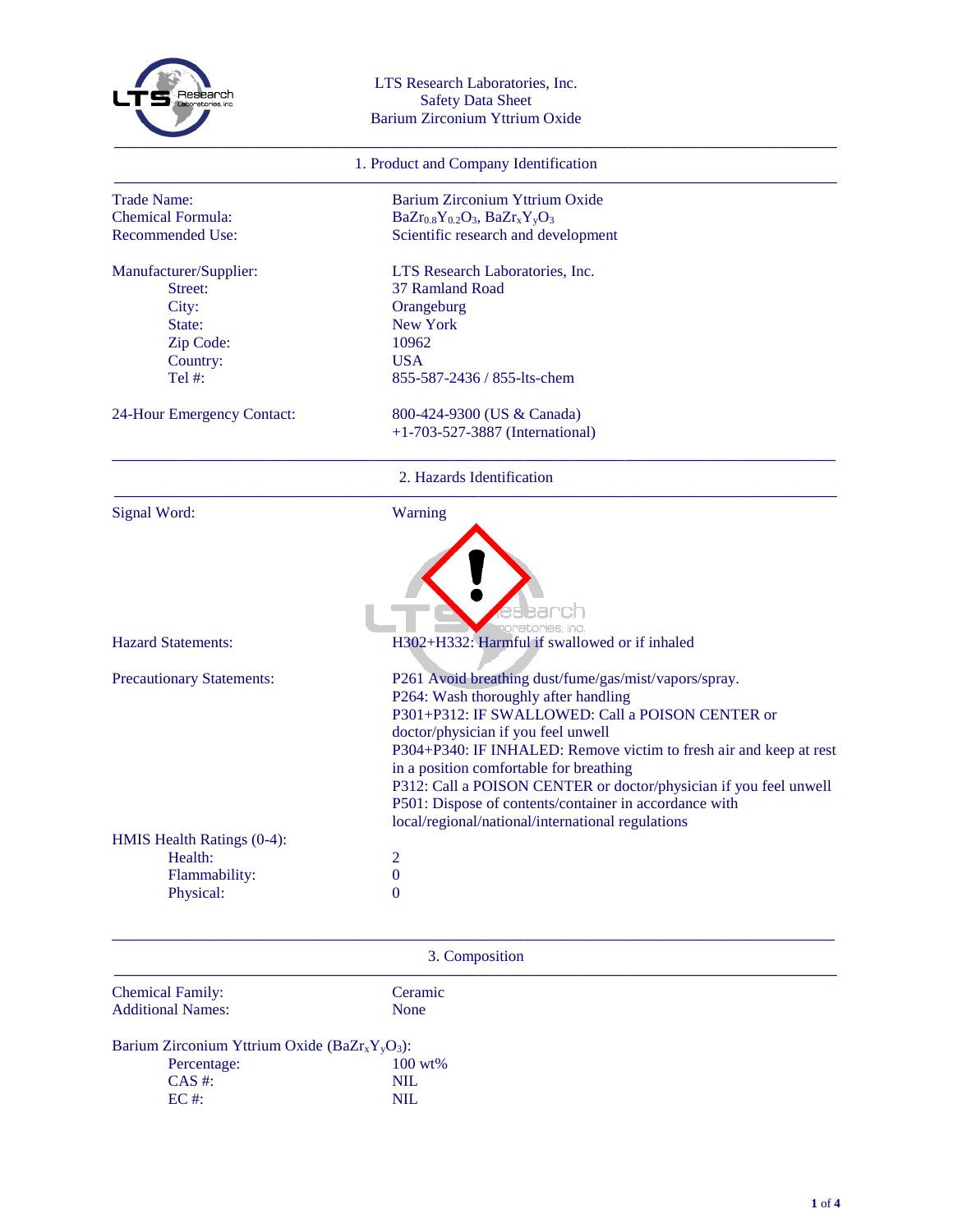|                                   | 4. First Aid Procedures                                                                                                            |
|-----------------------------------|------------------------------------------------------------------------------------------------------------------------------------|
| <b>General Treatment:</b>         | Seek medical attention if symptoms persist.                                                                                        |
| <b>Special Treatment:</b>         | None                                                                                                                               |
| <b>Important Symptoms:</b>        | None                                                                                                                               |
| Inhalation:                       | Remove victim to fresh air. Supply oxygen if breathing is difficult.                                                               |
| Ingestion:                        | Seek Medical Attention.                                                                                                            |
| Skin:                             | Wash affected area with mild soap and water. Remove any                                                                            |
|                                   | contaminated clothing.                                                                                                             |
| Eyes:                             | Flush eyes with water, blinking often for several minutes. Remove<br>contact lenses if present and easy to do. Continue rinsing    |
|                                   | 5. Firefighting Measures                                                                                                           |
| Flammability:                     | Non-flammable                                                                                                                      |
| <b>Extinguishing Media:</b>       | No special restrictions $-$ use suitable extinguishing agent for<br>surrounding material and type of fire.                         |
| Spec. Fire Fighting Procedure:    | Use full-face, self-contained breathing apparatus with full protective                                                             |
|                                   | clothing to prevent contact with skin and eyes. See section 10 for                                                                 |
|                                   | decomposition products.                                                                                                            |
|                                   | 6. Accidental Release Measures                                                                                                     |
| If Material Is Released/Spilled:  | Wear appropriate respiratory and protective equipment specified in                                                                 |
|                                   | special protection information. Isolate spill area and provide<br>ventilation. Vacuum up spill using a high efficiency particulate |
|                                   | absolute (HEPA) air filter and place in a closed container for disposal.                                                           |
|                                   | Take care not to raise dust.                                                                                                       |
| <b>Environmental Precautions:</b> | Isolate runoff to prevent environmental pollution.                                                                                 |
|                                   |                                                                                                                                    |
|                                   | 7. Handling and Storage                                                                                                            |
| <b>Handling Conditions:</b>       | Wash thoroughly after handling.                                                                                                    |
| <b>Storage Conditions:</b>        | Store in a cool dry place in a tightly sealed container. Store apart from                                                          |
|                                   | materials and conditions listed in section 10.                                                                                     |
| Work/Hygienic Maintenance:        | Do not use tobacco or food in work area. Wash thoroughly before                                                                    |
|                                   | eating and smoking. Do not blow dust off clothing or skin with                                                                     |
| Ventilation:                      | compressed air.<br>Provide sufficient ventilation to maintain concentration at or below                                            |
|                                   | threshold limit.                                                                                                                   |
|                                   |                                                                                                                                    |
|                                   | 8. Exposure Controls and Personal Protection                                                                                       |
| Permissible Exposure Limits:      | $0.5 \text{ mg/m}^3$ as Ba, long-term value                                                                                        |
| <b>Threshold Limit Value:</b>     | $0.5$ mg/m <sup>3</sup> as Ba, long-term value                                                                                     |
| <b>Special Equipment:</b>         | None                                                                                                                               |
| <b>Respiratory Protection:</b>    | <b>Dust Respirator</b>                                                                                                             |
| <b>Protective Gloves:</b>         | Rubber gloves                                                                                                                      |
| <b>Eye Protection:</b>            | Safety glasses or goggles                                                                                                          |
| <b>Body Protection:</b>           | Protective work clothing. Wear close-toed shoes and long                                                                           |
|                                   | sleeves/pants.                                                                                                                     |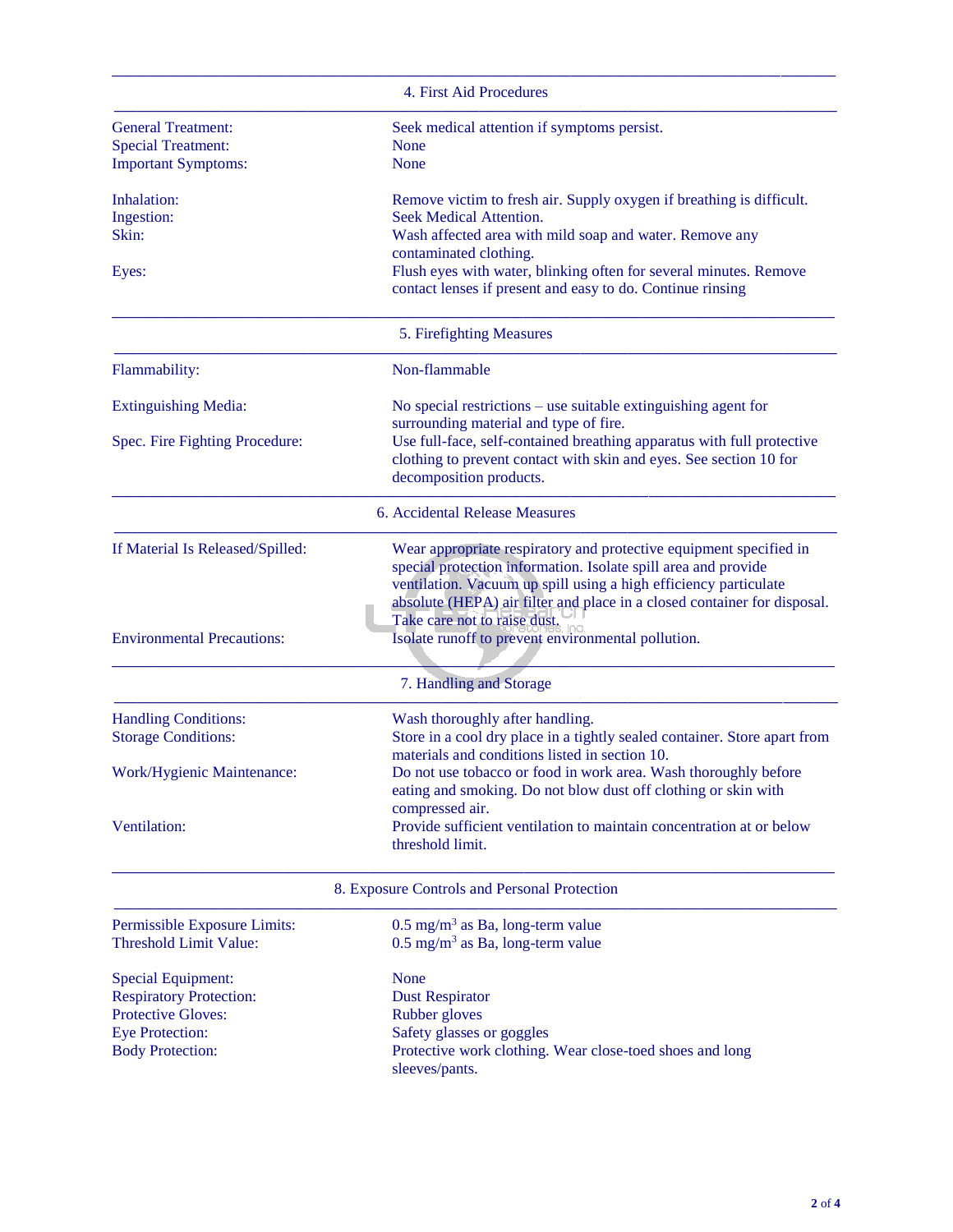|                                                                                      | 9. Physical and Chemical Characteristics                   |
|--------------------------------------------------------------------------------------|------------------------------------------------------------|
| Color                                                                                | N/A                                                        |
| Form:                                                                                | Powder, Granules, Pellets, Sputtering target, Custom parts |
| Odor:                                                                                | <b>Odorless</b>                                            |
| Water Solubility:                                                                    | Insoluble                                                  |
| <b>Boiling Point:</b>                                                                | N/A                                                        |
| <b>Melting Point:</b>                                                                | N/A                                                        |
| <b>Flash Point:</b>                                                                  | N/A                                                        |
| Autoignition Temperature:                                                            | N/A                                                        |
| Density:                                                                             | N/A                                                        |
| Molecular weight:                                                                    | N/A                                                        |
|                                                                                      | 10. Reactivity                                             |
| Stability:                                                                           | Stable under recommended storage conditions                |
| <b>Reacts With:</b>                                                                  | <b>Oxidizing agents</b>                                    |
| <b>Incompatible Conditions:</b>                                                      | None                                                       |
| <b>Hazardous Decomposition Products:</b>                                             | Barium Oxide, Metal oxide fume                             |
|                                                                                      | 11. Toxicological Information                              |
| <b>Potential Health Effects:</b>                                                     |                                                            |
| Eyes:                                                                                | May cause irritation                                       |
| Skin:                                                                                | May cause irritation                                       |
| Ingestion:                                                                           | Harmful                                                    |
| Inhalation:                                                                          | Harmful                                                    |
| Chronic:                                                                             | N/A                                                        |
|                                                                                      |                                                            |
| Signs & Symptoms:                                                                    | N/A<br>etories, Inc.                                       |
| <b>Aggravated Medical Conditions:</b>                                                | N/A                                                        |
| <b>Median Lethal Dose:</b>                                                           | N/A                                                        |
|                                                                                      |                                                            |
| Carcinogen:                                                                          | N/A                                                        |
|                                                                                      | 12. Ecological Information                                 |
| <b>Aquatic Toxicity:</b>                                                             | Low                                                        |
| <b>Persistent Bioaccumulation Toxicity:</b>                                          | N <sub>o</sub>                                             |
| Very Persistent, Very Bioaccumulative:                                               | N <sub>o</sub>                                             |
| Notes:                                                                               | N/A                                                        |
|                                                                                      | 13. Disposal Considerations                                |
| Dispose of in accordance with local, state, national, and international regulations. |                                                            |
|                                                                                      | 14. Transportation Data                                    |

| Hazardous:                   | Not hazardous for transportation. |  |
|------------------------------|-----------------------------------|--|
| <b>Hazard Class:</b>         | N/A                               |  |
| <b>Packing Group:</b>        | N/A                               |  |
| <b>UN Number:</b>            | N/A                               |  |
| <b>Proper Shipping Name:</b> | N/A                               |  |
|                              |                                   |  |